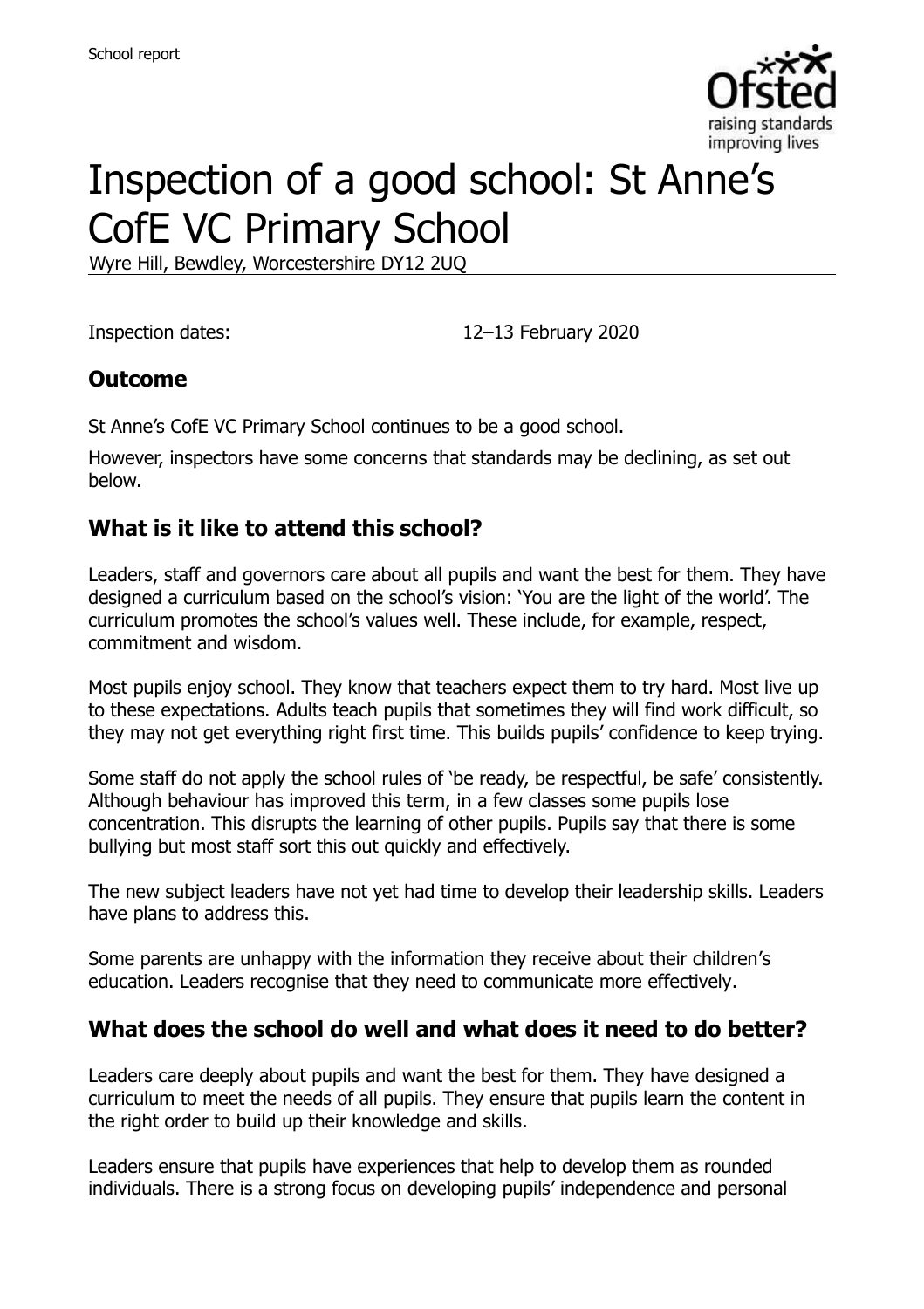

skills. Pupils enjoy visits, such as to the local museum. Pupils in Years 4 and 6 look forward to residential experiences. The wide range of clubs add to pupils' enjoyment of school. Pupils raise money for charity. They take responsibility as members of the school council and act as play leaders. Some have recently completed a Junior Cadet course, working with the local police. Pupils learn about other faiths and cultures. They know the difference between right and wrong.

Behaviour is appropriate in most classes, but in some lessons misbehaviour interrupts learning. Not all staff follow the school's behaviour policy.

In 2019, pupils made too little progress in reading by the end of key stage 2. Leaders quickly made changes to the reading curriculum. All pupils have reading lessons every day. This promotes a love of reading. Adults notice when any pupil falls behind and help them to catch up quickly. Pupils enjoy hearing adults read aloud to them. Teachers make sure that pupils read books that match their interests and reading skills. This helps them to achieve well.

Leaders have reviewed the mathematics curriculum because pupils did not achieve well enough. Teachers now plan work to build up pupils' knowledge over time. Teachers provide daily opportunities for pupils to practise their basic number skills and apply their knowledge when solving problems. Pupils do this successfully. Teachers provide extra challenge for those who need it.

The physical education (PE) curriculum is carefully planned and sequenced. Pupils build up their skills well. They are active for most of their lesson time. The subject leader uses her good subject knowledge to monitor the curriculum carefully. However, the subject leaders for many subjects lack leadership experience because they are new to the school or new to their leadership role. Leaders have planned training for them. This will help them plan, implement and monitor the curriculum in their subject.

Staff meet the needs of pupils with special educational needs and/or disabilities (SEND) well. Extra help from adults ensures that these pupils gain confidence. This helps pupils with SEND know and remember more in lessons and over time.

Children in the early years enjoy school because adults plan interesting and exciting learning activities. For example, children remember the story of 'The Three Billy Goats Gruff'. They enjoy acting it out and building model bridges. Adults encourage children to be independent, for example when recording their work on tablet computers. Teachers help children to learn phonics as soon as they start school. As a result, children quickly learn the sounds they need to read fluently. Adults understand how children learn and help them feel safe and secure.

Some parents expressed concern about changes at St Anne's. Leaders accept the need to communicate information more effectively.

Staff appreciate leaders' consideration of their workload. Those new to the school say they soon feel part of the team.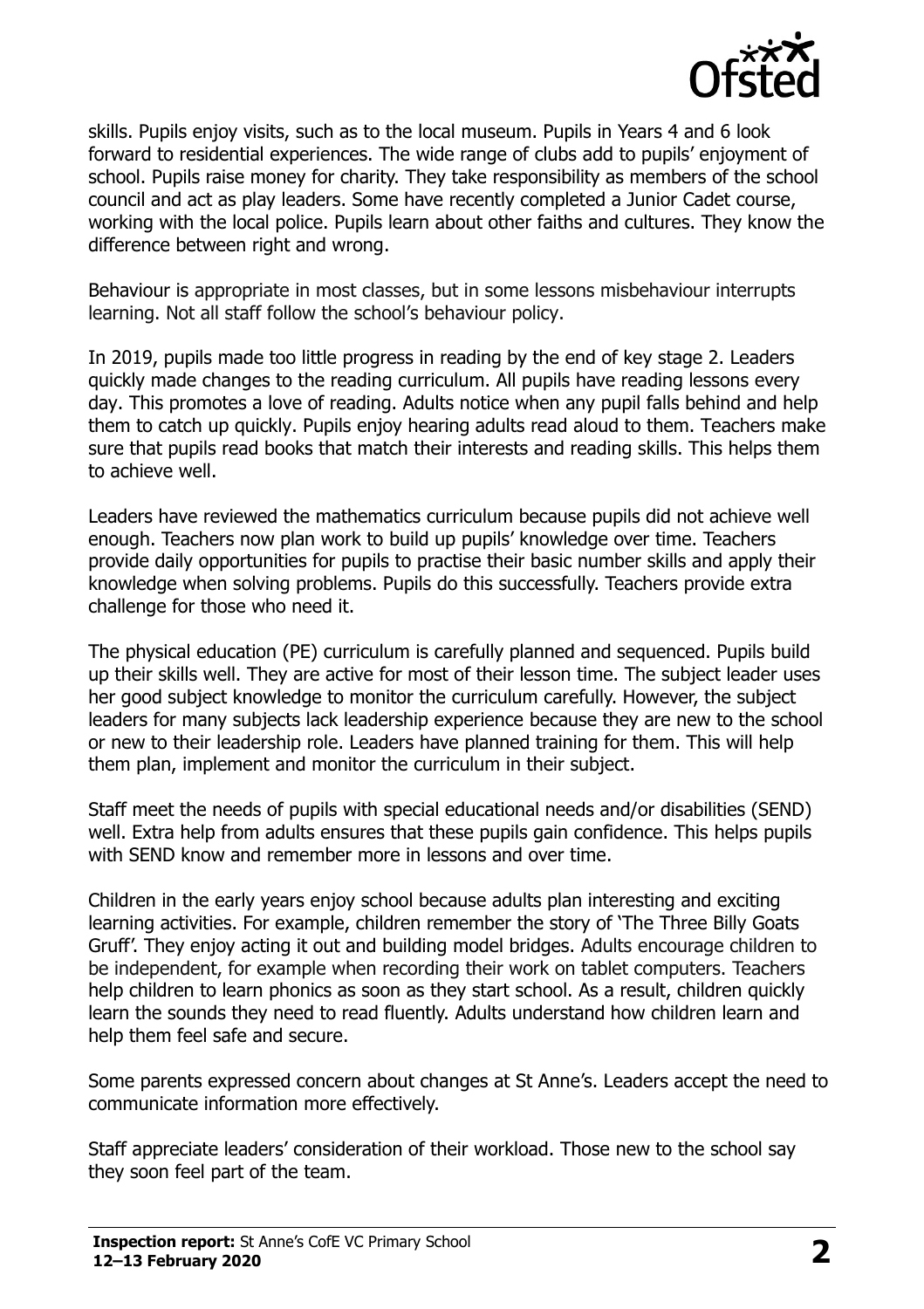

# **Safeguarding**

The arrangements for safeguarding are effective.

Leaders have ensured that there are effective systems in place to safeguard pupils. All staff, including those new to the school, have the training and up-to-date information they need to protect pupils from harm. Staff know their responsibilities and how to report any concerns. Leaders act swiftly on all concerns raised by staff about pupils' welfare. Leaders make all the required checks to make sure that adults are safe to work with children. Pupils know how to stay safe when using computers because they have weekly e-safety lessons.

# **What does the school need to do to improve?**

#### **(Information for the school and appropriate authority)**

- Leaders have developed clear plans that identify what pupils should learn each year in each subject. The leaders of most of the foundation subjects are new to the school or to their leadership post. They have not had the time to develop the skills they need to check that the planned curriculum is implemented well. Senior leaders need to make sure that foundation subject leaders receive the planned professional development so that they develop their leadership skills and have a positive impact on the quality of education.
- Leaders have recently reviewed the behaviour policy. Some teachers do not apply this behaviour policy consistently. As a result, there is low-level disruption in a few classes. This has a negative influence on pupils' learning. Leaders need to ensure that all staff apply the revised policy consistently. They need to make sure that sanctions deter repeated misbehaviour and reward pupils who always behave.
- **Parents express concern about changes in school. They say they are not told enough** about their children's education. Some of the information on the school's website is out of date. As a result, almost half of the parents who responded to the online survey, Parent View, said they would not recommend the school. Leaders need to make sure that they give parents frequent, up-to-date information.

# **Background**

When we have judged a school to be good we will then normally go into the school about once every four years to confirm that the school remains good. This is called a section 8 inspection of a good school or non-exempt outstanding school. We do not give graded judgements on a section 8 inspection. However, if we find some evidence that the school could now be better than good or that standards may be declining, then the next inspection will be a section 5 inspection. Usually this is within one to two years of the date of the section 8 inspection. If we have serious concerns about safeguarding, behaviour or the quality of education, we will convert the section 8 inspection to a section 5 inspection immediately.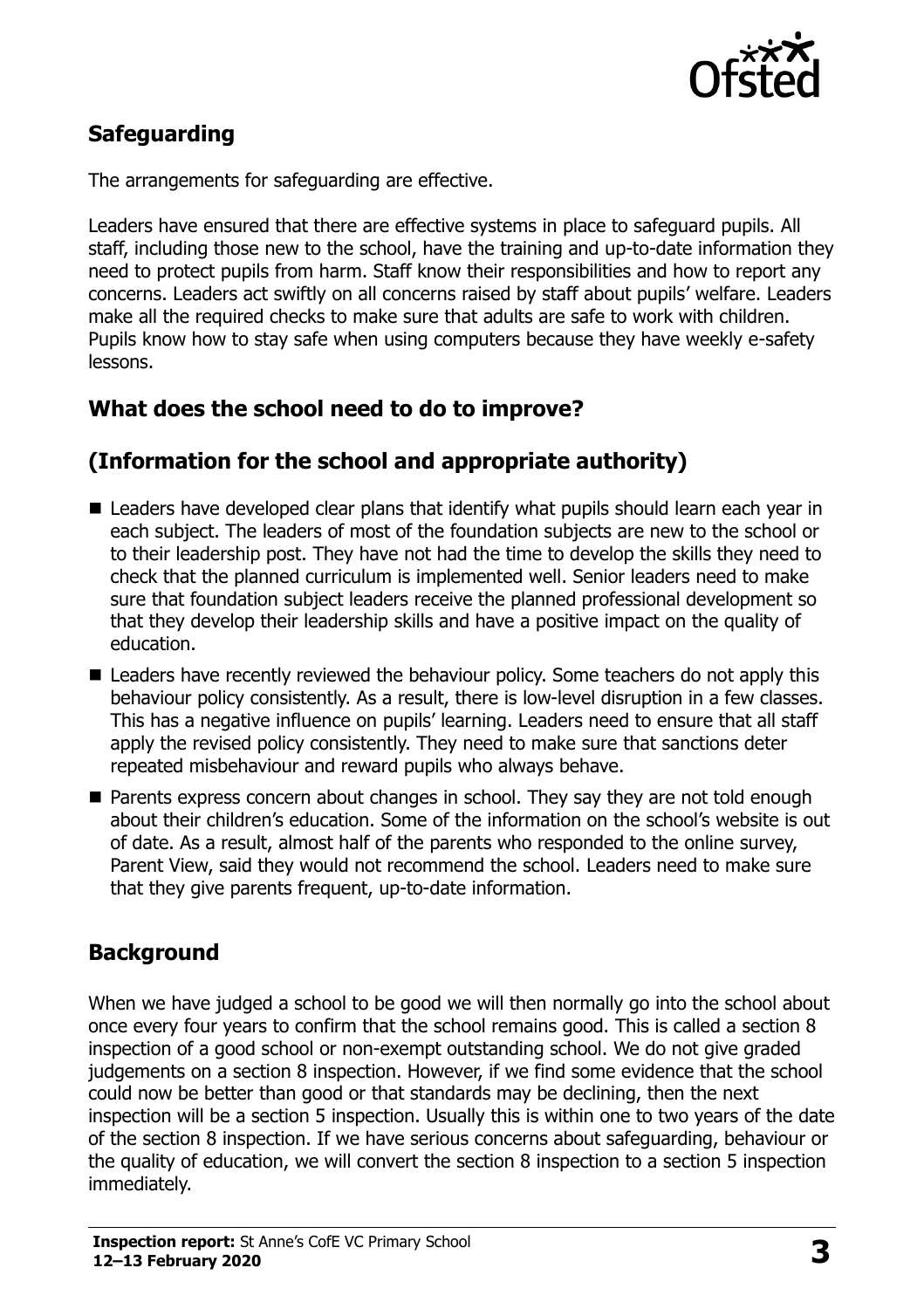

This is the first section 8 inspection since we judged St Anne's CofE VC Primary School to be good on 8–9 March 2016.

#### **How can I feed back my views?**

You can use [Ofsted Parent View](https://parentview.ofsted.gov.uk/) to give Ofsted your opinion on your child's school, or to find out what other parents and carers think. We use Ofsted Parent View information when deciding which schools to inspect, when to inspect them and as part of their inspection.

The Department for Education has further quidance on how to complain about a school.

If you are the school and you are not happy with the inspection or the report, you can [complain to Ofsted.](https://www.gov.uk/complain-ofsted-report)

#### **Further information**

You can search for [published performance information](http://www.compare-school-performance.service.gov.uk/) about the school.

In the report, '[disadvantaged pupils](http://www.gov.uk/guidance/pupil-premium-information-for-schools-and-alternative-provision-settings)' refers to those pupils who attract government pupil premium funding: pupils claiming free school meals at any point in the last six years and pupils in care or who left care through adoption or another formal route.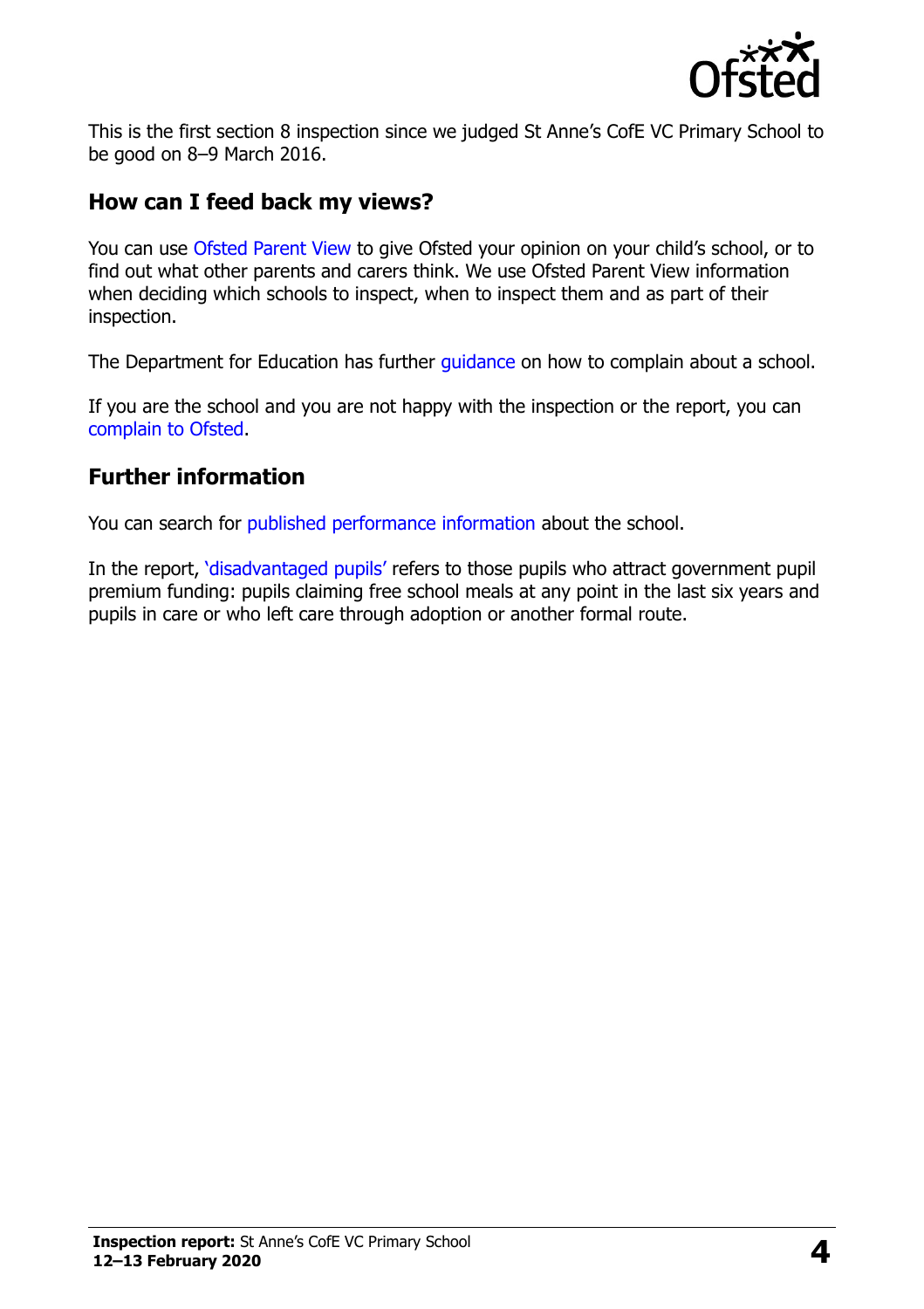

#### **School details**

| Unique reference number             | 135036                           |
|-------------------------------------|----------------------------------|
| <b>Local authority</b>              | Worcestershire                   |
| <b>Inspection number</b>            | 10122555                         |
| <b>Type of school</b>               | Primary                          |
| <b>School category</b>              | Voluntary controlled             |
| Age range of pupils                 | 4 to 11                          |
| <b>Gender of pupils</b>             | Mixed                            |
| Number of pupils on the school roll | 249                              |
| <b>Appropriate authority</b>        | The governing body               |
| <b>Chair of governing body</b>      | Diana Sutherland                 |
| <b>Headteacher</b>                  | <b>Malcolm Tipping</b>           |
| Website                             | www.stannesprimary.worcs.sch.uk/ |
| Date of previous inspection         | 8-9 March 2016                   |

# **Information about this school**

- The headteacher joined the school in September 2018. The previous headteacher and deputy headteacher left in August 2018.
- There have further been significant staffing changes in the last two years. One teacher was promoted to the post of assistant headteacher in May 2019. Two teachers left the school in July 2019. An assistant headteacher joined the school in September 2019. Three further staff left by December 2019.
- There are currently three long-term supply teachers working at the school.
- The school comprises one Reception class, two mixed Y1/2 classes, three mixed Y3/4 classes and three mixed Y5/6 classes.
- There is a before- and after-school club on site, run by a private provider. These are inspected separately.
- The school's most recent section 48 inspection for schools with a religious character took place in July 2017.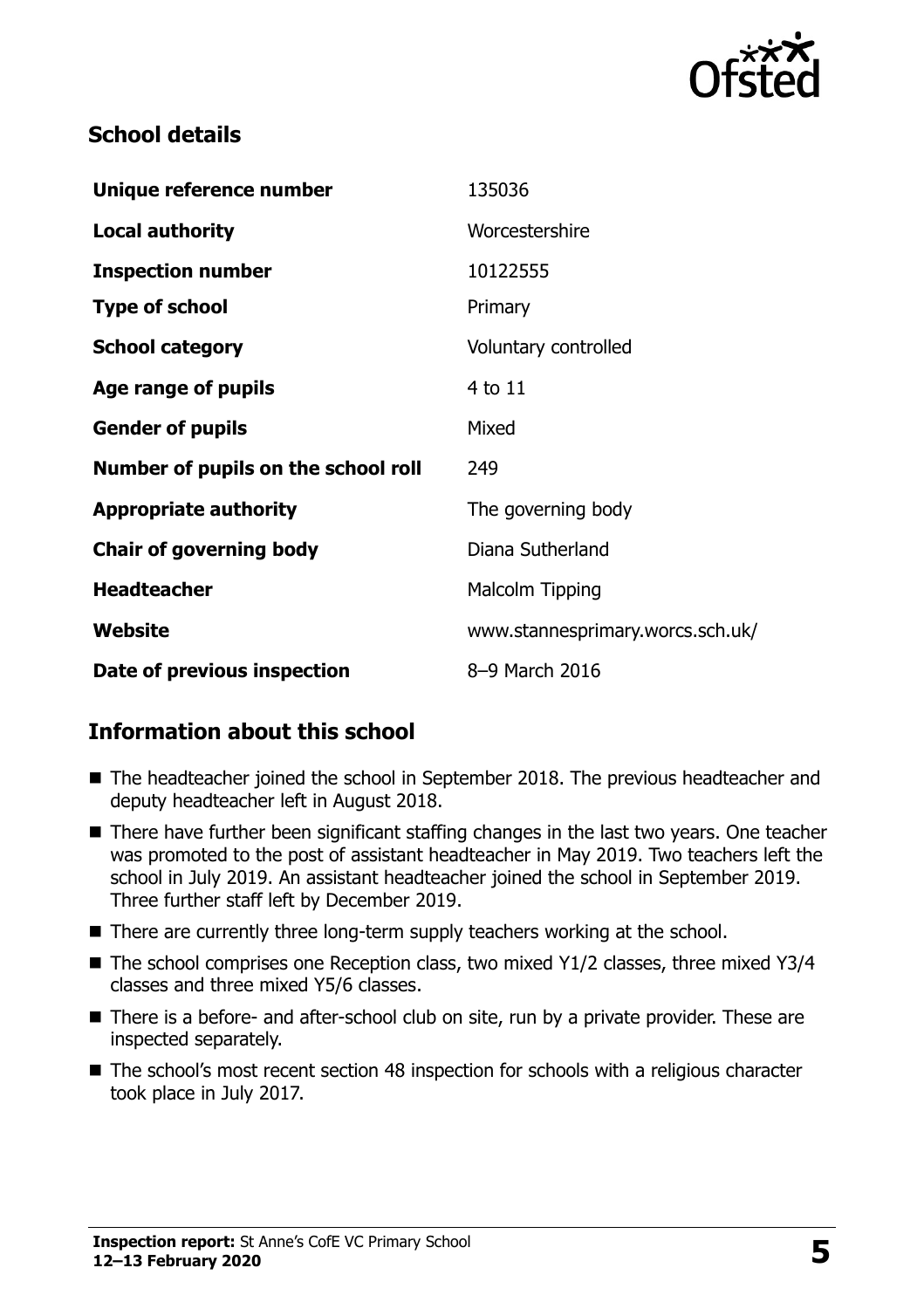

# **Information about this inspection**

- I met with the headteacher and the two assistant headteachers. I met four members of the governing body, including the chair and vice-chair. I also met with a representative of the local authority and spoke on the telephone to a representative of the diocese.
- I looked at a range of information about the school, including content on the school's website and curriculum plans. I also analysed published information about the progress and attainment of pupils in national tests and assessments.
- I considered reading, mathematics and PE in depth. I visited lessons and spoke to subject leaders, teachers and pupils about pupils' learning. I also looked at pupils' work and heard pupils read.
- I checked the school's work to keep pupils safe. I looked at policies, procedures and the school's central record of employment checks on adults working in the school to ensure that they are suitable to work with children. I talked to pupils and parents about safeguarding and behaviour. I spoke to staff to check the school's safeguarding arrangements.
- $\blacksquare$  I spoke to parents informally at the beginning of the day. I also took account of 84 responses to Ofsted's online questionnaire, Parent View, including 45 to the Parent View free-text service.
- I considered 40 responses to the pupil survey and 16 responses to the staff survey.

#### **Inspection team**

Helen Morrison, lead inspector **Ofsted Inspector**